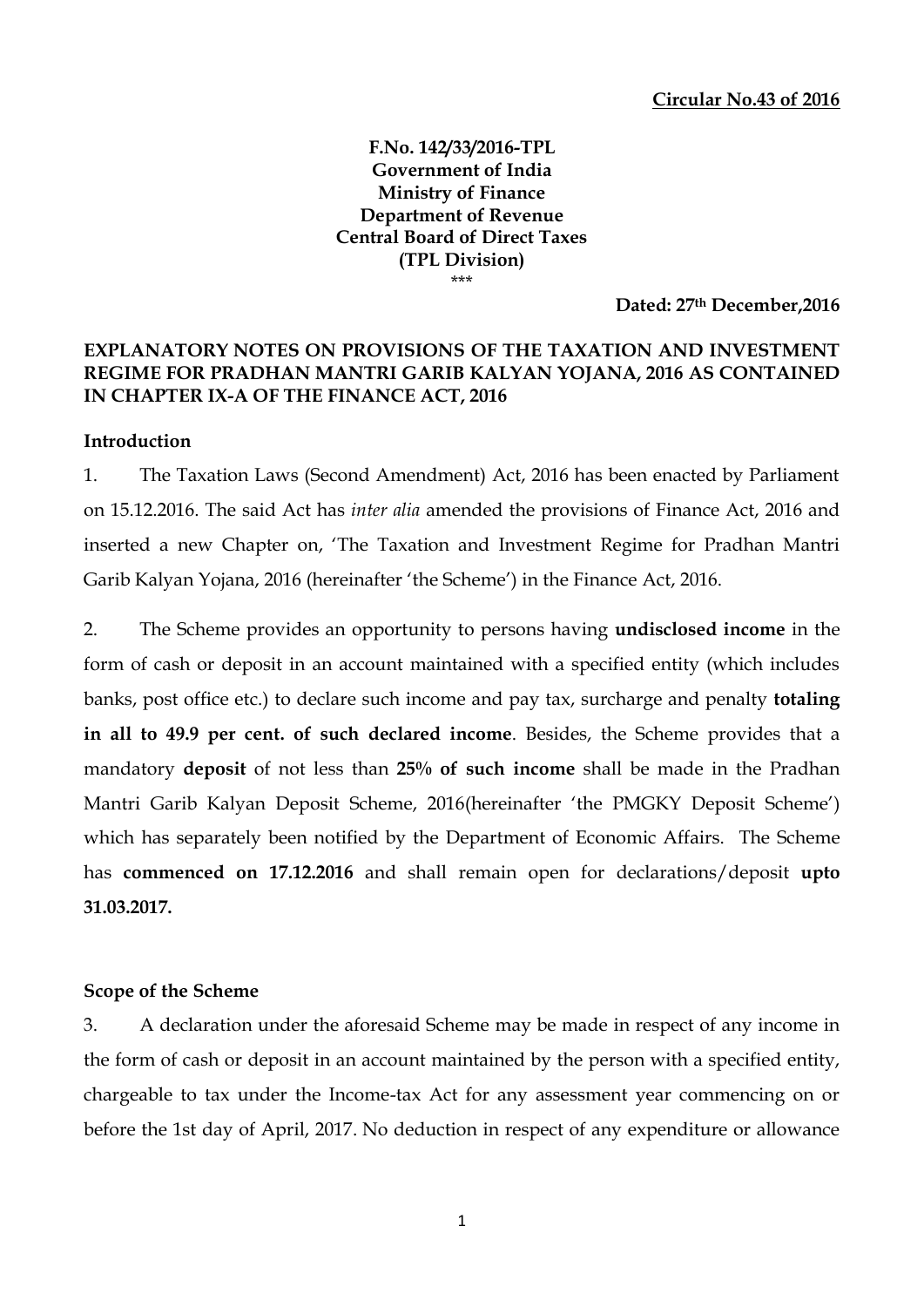or set-off of any loss shall be allowed against the income in respect of which a valid declaration is made under the Scheme.

### **Tax, surcharge, penalty & deposit under the Scheme**

4. The person making a declaration under the Scheme would be liable to pay tax at the rate of thirty per cent. of the undisclosed income as increased by surcharge to be called the Pradhan Mantri Garib Kalyan Cess calculated at the rate of thirty-three per cent. of such tax. In addition, penalty at the rate of ten per cent. of the undisclosed income shall be payable.

The declarant shall also be required to deposit an amount not less than twenty-five per cent. of the undisclosed income in the PMGKY Deposit Scheme. The deposit shall bear no interest and the amount deposited shall have a lock-in period of four years.

### **Time limits for declaration and making payment**

5. A declaration under the Scheme can be made anytime on or after 17<sup>th</sup> December, 2016 but on or before 31st March, 2017. **The tax, surcharge and penalty payable under the Scheme and deposit to be made in the Deposit Scheme, shall be paid/made before filing of declaration under the Scheme**. The declaration shall be accompanied with proof of payment made in respect of tax, surcharge and penalty payable under the Scheme and proof of deposit made in the PMGKY Deposit Scheme.

### **Form for declaration**

6. A **declaration** under the Scheme in **Form-1** as prescribed in the Rules may be made at any time on or before 31.03.2017. After such declaration has been furnished, the notified Principal CIT/ CIT will issue an **acknowledgment in Form-2** to the declarant within 30 days from the end of the month in which the declaration under Form-1 is made.

## **Filing of declaration**

7. A declaration under the Scheme can be filed:

(i) **Electronically** under digital signature with CIT(CPC) Bengaluru or jurisdictional Principal CIT/CIT notified under section 120 of the Income-tax Act, 1961.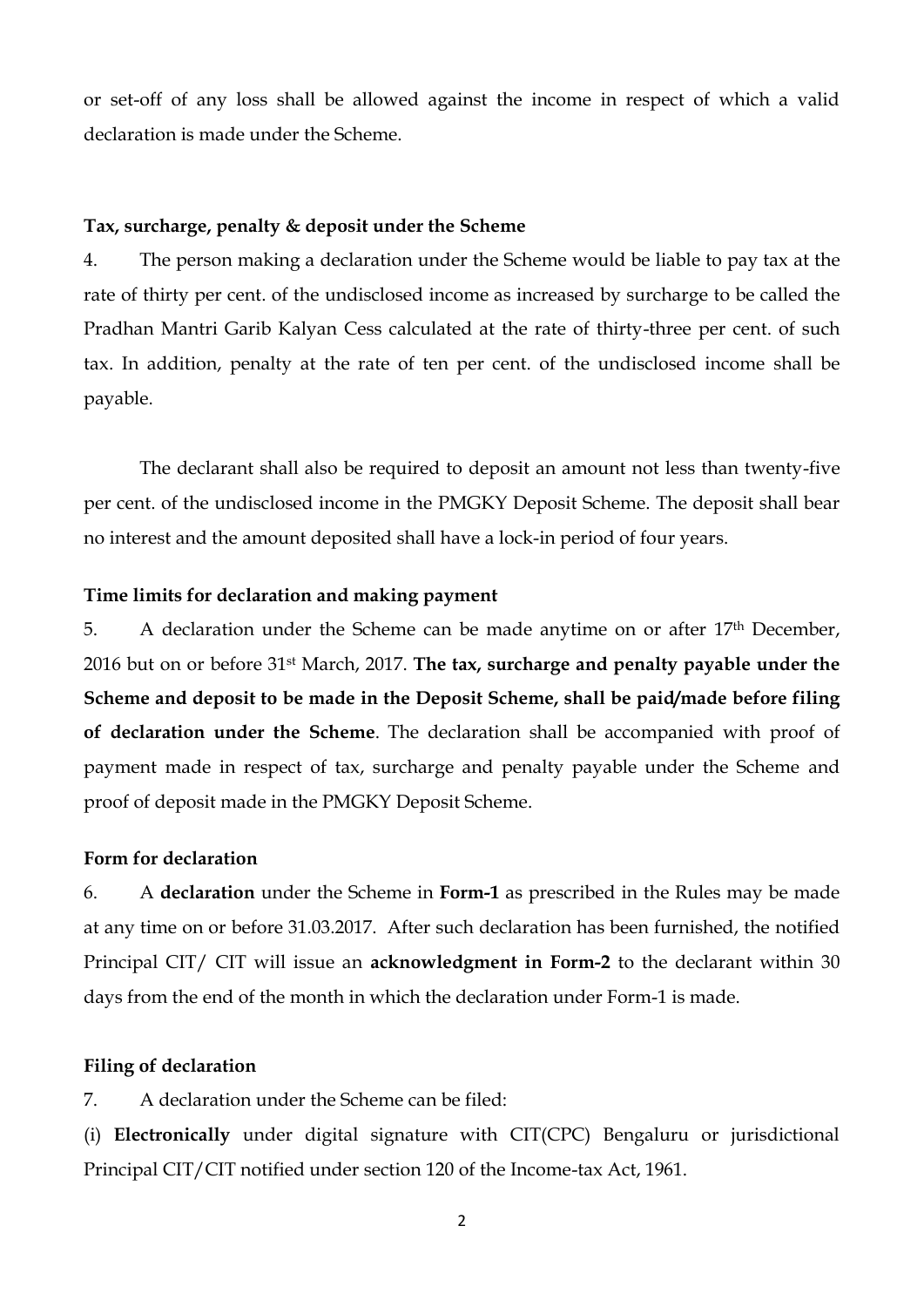(ii) Electronically through **Electronic Verification Code** (EVC) or in **print form** with jurisdictional Principal CIT /CIT notified under section 120 of the Income-tax Act, 1961.

### **Declaration not eligible in certain cases**

8. The provisions of this Scheme shall not apply—

(a) in relation to any person in respect of whom an order of detention has been made under the Conservation of Foreign Exchange and Prevention of Smuggling Activities Act, 1974 subject to the conditions specified under the Scheme.

(b) in relation to prosecution for any offence punishable under Chapter IX or Chapter XVII of the Indian Penal Code, the Narcotic Drugs and Psychotropic Substances Act, 1985, the Unlawful Activities (Prevention) Act, 1967, the Prevention of Corruption Act, 1988, the Prohibition of Benami Property Transactions Act, 1988 and the Prevention of Money-Laundering Act, 2002;

(c) to any person notified under section 3 of the Special Court (Trial of Offences Relating to Transactions in Securities) Act, 1992;

(d) in relation to any undisclosed foreign income and asset which is chargeable to tax under the Black Money (Undisclosed Foreign Income and Assets) and Imposition of Tax Act, 2015.

# **Circumstances where declaration shall be invalid**

9. A declaration shall be void and shall be deemed never to have been made where a declaration has been made by misrepresentation or suppression of facts or without payment of tax and surcharge or penalty or without depositing the requisite amount in the PMGKY Deposit Scheme, and in such cases all the provisions of the Income-tax Act, including penalties and prosecutions, shall apply accordingly.

#### **Tax, etc., not refundable**

10. Any tax, surcharge or penalty paid under the Scheme shall not be refundable under any circumstances.

#### **Effect of valid declaration**

11. Where a valid declaration as detailed above has been made, the following consequences will follow: